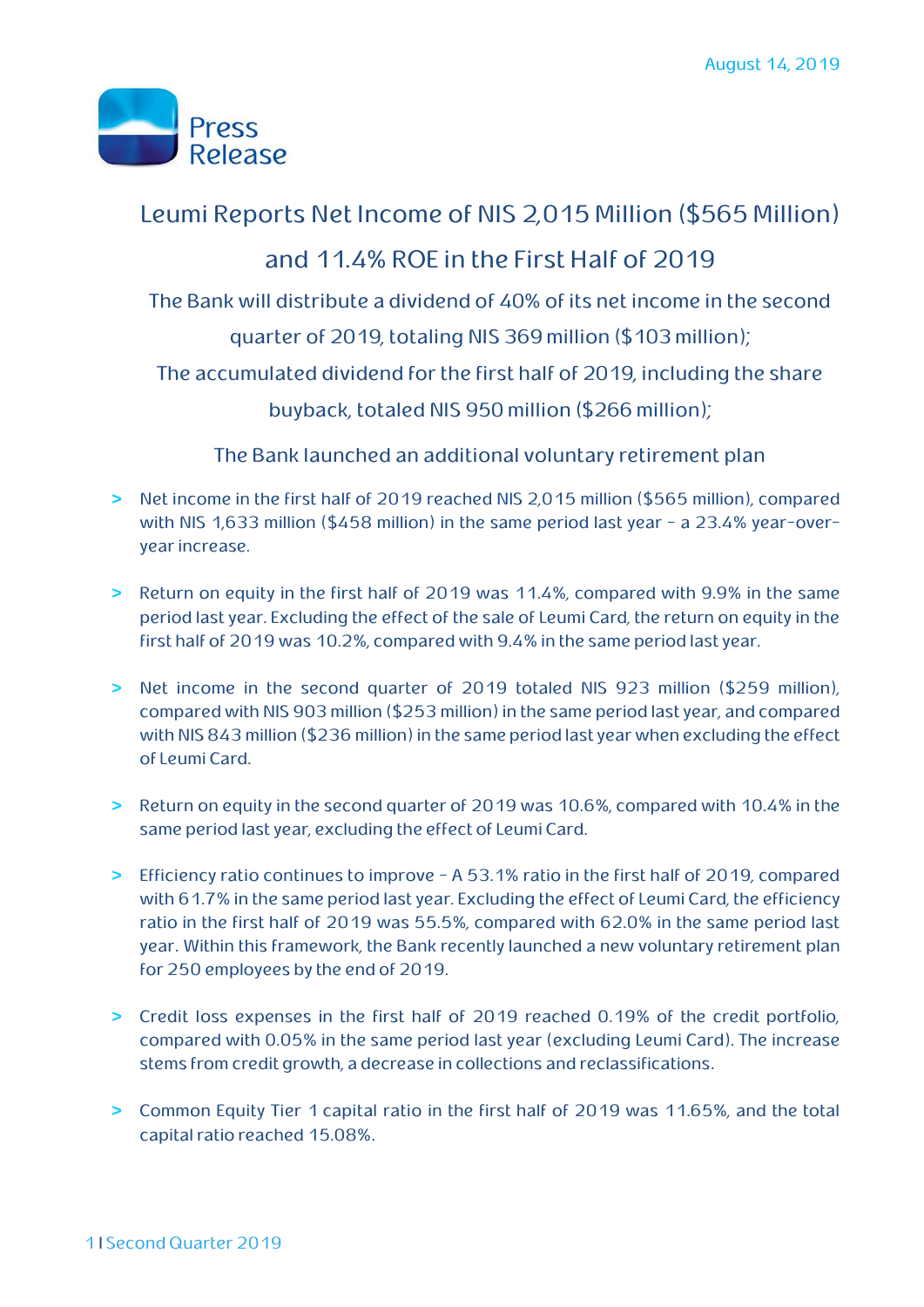

- **>** The Bank will distribute a dividend of 40% of its net income in the second quarter of 2019, totaling NIS 369 million (\$103 million). The accumulated dividend for the first half of 2019 totaled NIS 806 million (\$226 million).
- **>** Share buyback At the end of May 2019, the Bank began to implement a share buyback plan in the amount of up to NIS 700 million (\$196 million). As of the date of the financial statements' approval, the Bank purchased shares totaling NIS 301 million (\$84 million).
- **>** Net interest income in the first half of 2019, excluding the effect of Leumi Card, was up by NIS 310 million (\$87 million) compared with the same period last year, a 7.2% increase.
- **>** Total operating and other expenses in the first half of 2019, excluding Leumi Card, were up by NIS 101 million (\$28 million) compared with the same period last year, a 2.7% increase. The increase mainly arose from a provision for the bonus granted to employees based on high returns and the collective salary agreement.

#### An Improvement in Balance Sheet Parameters:

- **>** Shareholders' equity totaled NIS 35.8 billion (\$10.0 billion) as at June 30, 2019, compared with NIS 34.7 billion (\$9.7 billion) as at June 30, 2018.
- **>** Net credit to the public totaled NIS 277.1 billion (\$77.7 billion) as at June 30, 2019, compared with NIS 264.2 billion (\$74.1 billion) as at June 30,2018 (excluding Leumi Card). The increase is mainly attributed to mortgage, middle-market and corporate loans.
- **>** Deposits by the public totaled NIS 373.2 billion (\$104.6 billion) as at June 30, 2019, compared with NIS 361.2 billion (\$101.3 billion) as at June 30, 2018 (excluding Leumi Card).
- **>** Leverage ratio as at June 30, 2019 was 7.14%, compared to the 6% minimum required by the Bank of Israel.
- **>** Liquidity coverage ratio as at June 30, 2019 was 125%, compared to the 100% minimum required by the Bank of Israel.